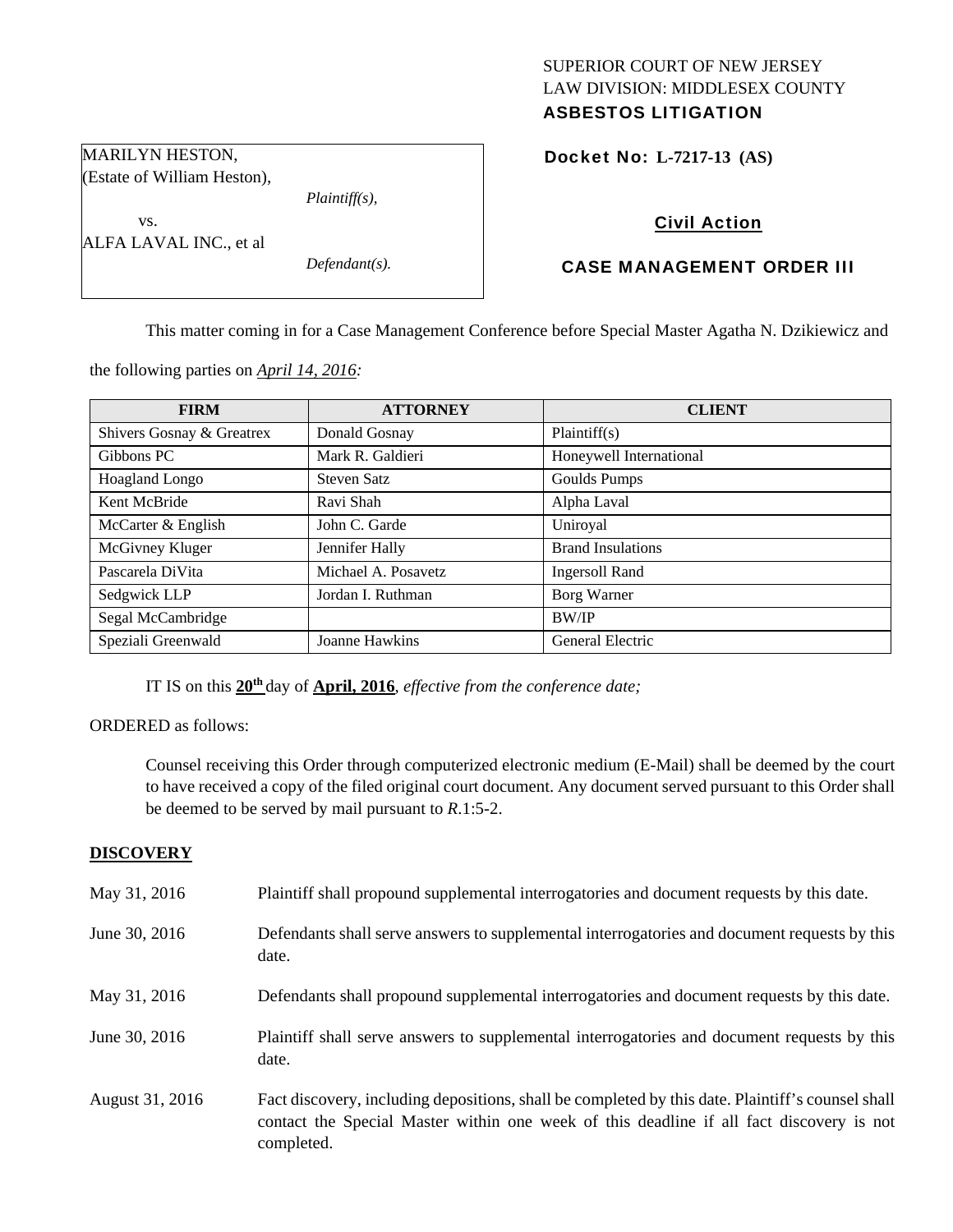September 30, 2016 Depositions of corporate representatives shall be completed by this date.

### **EARLY SETTLEMENT**

August 30, 2016 Settlement demands shall be served on all counsel and the Special Master by this date.

### **SUMMARY JUDGMENT MOTION PRACTICE**

- September 2, 2016 Plaintiff's counsel shall advise, in writing, of intent not to oppose motions by this date.
- September 16, 2016 Summary judgment motions shall be filed no later than this date.
- October 14, 2016 Last return date for summary judgment motions.

### **MEDICAL DEFENSE**

|                   | In addition, defendants shall notify plaintiff's counsel (as well as all counsel of record)<br>of a joinder in an expert medical defense by this date. |
|-------------------|--------------------------------------------------------------------------------------------------------------------------------------------------------|
| November 30, 2016 | Defendants shall identify its medical experts and serve medical reports, if any, by this date.                                                         |
| July 29, 2016     | Upon request by defense counsel, plaintiff is to arrange for the transfer of pathology specimens<br>and x-rays, if any, by this date.                  |
| July 29, 2016     | Plaintiff shall serve medical expert reports by this date.                                                                                             |
| May 16, 2016      | Plaintiff shall serve executed medical authorizations by this date.                                                                                    |

#### **LIABILITY EXPERT REPORTS**

October 28, 2016 Plaintiff shall identify its liability experts and serve liability expert reports or a certified expert statement by this date or waive any opportunity to rely on liability expert testimony.

November 30, 2016 Defendants shall identify its liability experts and serve liability expert reports, if any, by this date or waive any opportunity to rely on liability expert testimony.

#### **EXPERT DEPOSITIONS**

December 23, 2016 Expert depositions shall be completed by this date. To the extent that plaintiff and defendant generic experts have been deposed before, the parties seeking that deposition in this case must file an application before the Special Master and demonstrate the necessity for that deposition. To the extent possible, documents requested in a deposition notice directed to an expert shall be produced three days in advance of the expert deposition. The expert shall not be required to produce documents that are readily accessible in the public domain.

#### **PRE-TRIAL AND TRIAL**

July 13, 2016 The settlement conference previously scheduled on this date is **cancelled**. January 13, 2017 @ 10:00am Settlement conference. All defense counsel shall appear with authority to negotiate settlement and have a representative authorized to negotiate settlement available by phone. Any request to be excused from the settlement conference shall be made to the Special Master no later than 4:00pm of the day prior to the conference.

\_\_\_\_\_\_\_\_\_\_\_\_\_\_\_\_\_\_\_\_\_\_\_\_\_\_\_\_\_\_\_\_\_\_\_\_\_\_\_\_\_\_\_\_\_\_\_\_\_\_\_\_\_\_\_\_\_\_\_\_\_\_\_\_\_\_\_\_\_\_\_\_\_\_\_\_\_\_\_\_\_\_\_\_\_\_\_\_\_\_\_\_\_\_\_\_\_\_\_\_\_\_\_\_\_\_\_\_\_\_